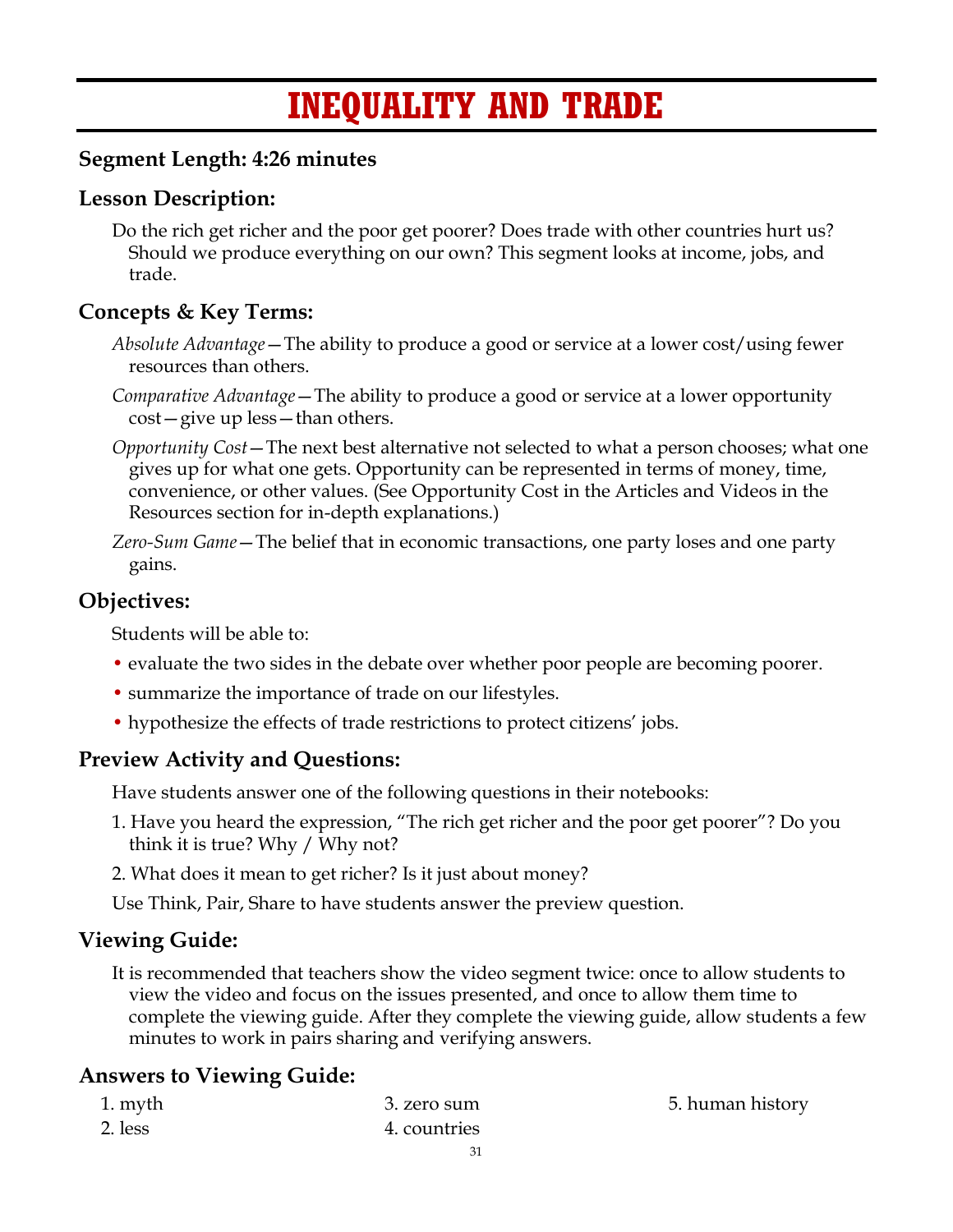| Name  | Date   |         |
|-------|--------|---------|
| Class | Period | Teacher |

# **Inequality and Trade Viewing Guide**

## **Directions: As you watch the video, fill in the blanks with the correct words.**

1. We hear this \_\_\_\_\_\_\_\_\_\_\_\_\_\_ from the left and the right.

2. What are the poorest people in the U.S. able to consume today? So we can look at things like airline travel or cell phones, computers, cars, even things like living space. And what we see is that the poor today spend much \_\_\_\_\_\_\_\_\_\_\_\_\_\_\_ of their income on these kinds of items than they did before, and they're much more accessible to people today, even though they were once exclusively reserved for only the wealthiest Americans.

3. One reason people think the poor are doing worse is that they think it's a \_\_\_\_\_\_\_\_\_\_\_\_ game. Hollywood tells them that all the time.

4. Econ101 tells us that when \_\_\_\_\_\_\_\_\_\_\_\_\_\_\_ can trade those things that they're really good at making that it increases wealth overall. It's what economists refer to as comparative advantage. So comparative advantage says we should make things that it's cheap for us to make and we should buy from other people the things that it's expensive for us to make.

5. Trade has lifted millions of people out of poverty, particularly over the last 30 years. We now see the lowest number of people living in absolute poverty. That's under \$2 a day, the lowest it's ever been in recorded \_\_\_\_\_\_\_\_\_\_\_\_\_\_\_\_\_\_\_\_\_\_\_\_\_\_. And that is directly related to trade.

## **Now, take a few moments to reflect on the video and answer the questions below:**

What do you think are the two key points in this video segment?

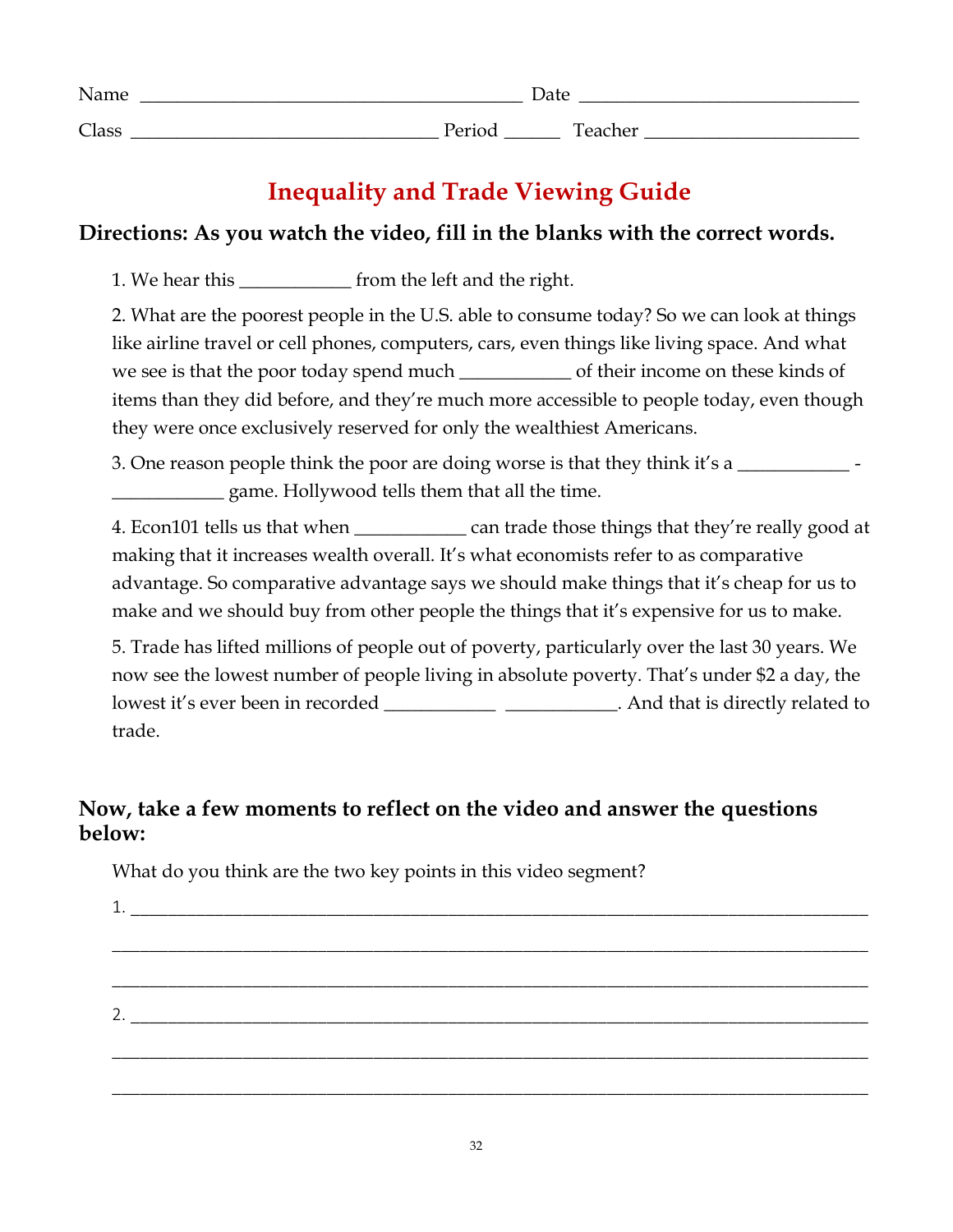## **Discussion and Analysis:**

- 1. Do we live better today than people who lived 50 years ago? Explain.
- 2. Abby Blanco said that poor people spend less of their income on airline travel, cell phones, computers, cars, even living space, but those things are much more accessible to people today. What is the point she is making?
- 3. Why do you think most Americans believe that the poor are getting poorer?
- 4. The graph with the data from the Bureau of Labor Statistics showed income rising for all groups. How does that support or refute John Stossel's statement about the myth of the poor getting poorer?
- 5. What term did John Stossel use to explain that the amount of money is fixed and that for someone to make more money someone has to make less? Why is it called that?
- 6. How does the pizza tie in to the zero-sum game concept?
- 7. In the video, there is a clip from the movie "Wall Street." Gordon Gekko says "Money itself isn't lost or made, it's simply transferred." But Abby Blanco said that new kinds of wealth are created all the time. How is wealth created?
- 8. Many people think that when we trade with other countries, we lose. Have you ever traded with someone else? Did you think you were losing or gaining by trading? If you think you lost, why did you trade? If you think you won, do you think the other person lost? Did that person think he or she lost? What's the point?
- 9. Why do we trade with other countries?
- 10. Abby Blanco said we should make things that are cheap for us to make and buy from other people the things that are expensive for us to make. Do you agree? Explain.
- 11. Some people do lose their jobs because of trade. Should we protect their jobs by stopping trade? What would eventually happen if we did? Do you think we would be richer or poorer as a result? Explain.
- 12. According to John Stossel, the United Nations says a billion people are no longer miserably poor largely because of global trade. How does trade help people get out of poverty?

## **Discuss These Lines from the Video:**

- 1. Polls show most Americans believe that the poor are getting poorer.
- 2. The rich get richer, the poor get poorer.
- 3. People typically operate under the assumption that if I get a bigger piece of pizza, you have to get a smaller one. But that's not how wealth works.
- 4. It's a zero-sum game; somebody wins, somebody loses. Money itself isn't lost or made, it's simply transferred.
- 5. The trade argument is not just wrong, it's spectacularly wrong. NAFTA has created 34 million jobs in the United States and an additional six million jobs are tied directly to Mexican industry alone.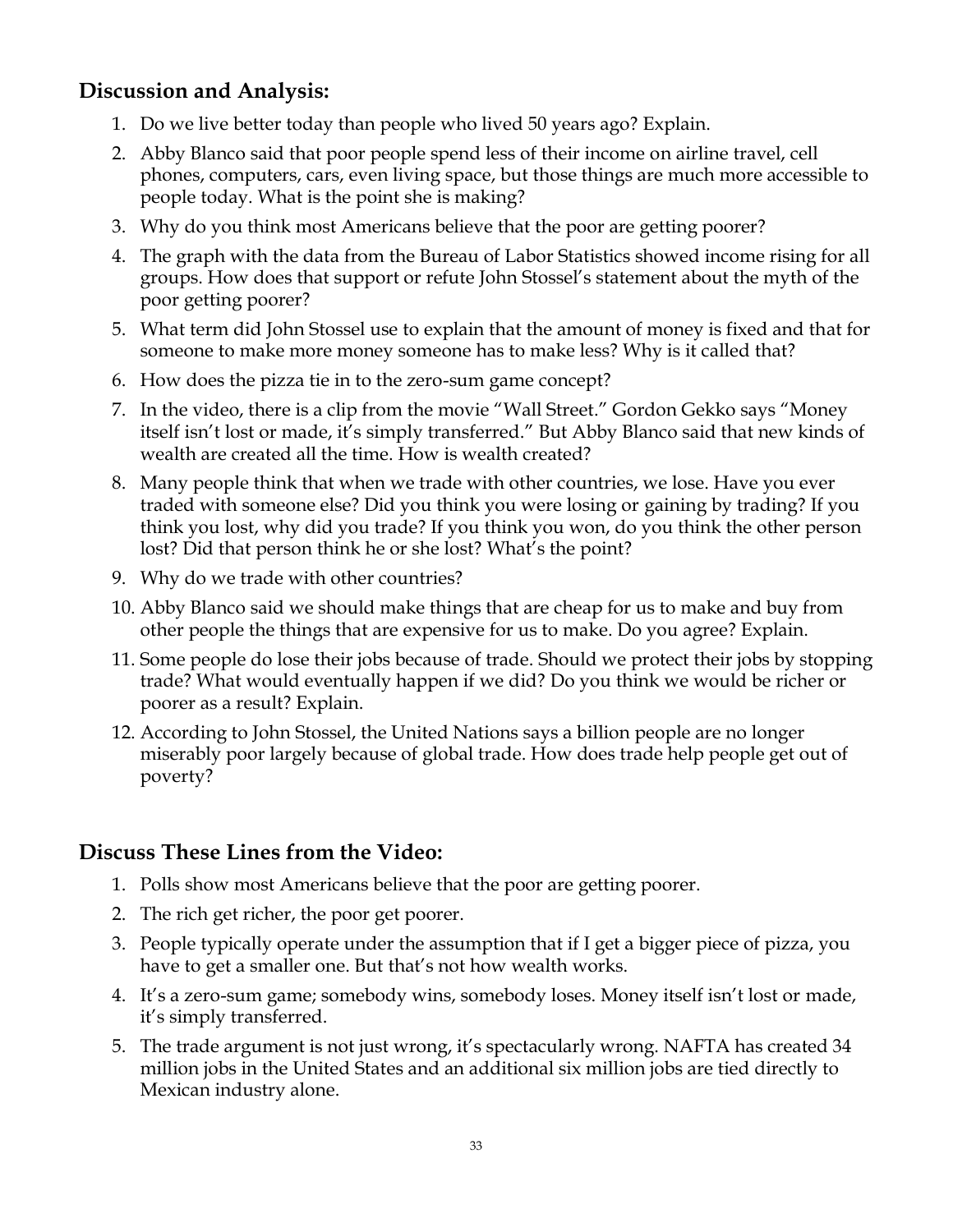- 6. Econ101 tells us that when countries can trade those things that they're really good at making that it increases wealth overall. It's what economists refer to as comparative advantage.
- 7. In the U.S., we're really good at making service products. We're very good at making automobiles. We're good at making medicines and things like that. But it's relatively expensive for us to produce things like clothing and other textiles.
- 8. Some people are knocked out of the jobs that they're currently in. And certainly, we can talk about and be concerned about those people who are losing their jobs as a result of trade, and talk about different ways that we might make those transitions easier. But trade overall is a remarkably positive game for all parties involved.
- 9. Trade has lifted millions of people out of poverty, particularly over the last 30 years. We now see the lowest number of people living in absolute poverty. That's under \$2 a day, the lowest it's ever been in recorded human history. And that is directly related to trade.

## **Quotes for Discussion:**

*Globalization and free trade do spur economic growth, and they lead to lower prices on many goods.*

#### **— Robert Reich**

*NAFTA recognizes the reality of today's economy—globalization and technology. Our future is not in competing at the low-level wage job; it is in creating high-wage, new technology jobs based on our skills and our productivity.*

### **— John F. Kerry**

*It is here we come to the heart of the matter. The economic principle of comparative advantage', 'a country may, in return for manufactured commodities, import corn even if it can be grown with less labour than in the country from which it is imported.*

#### **— David Ricardo**

*Thousands of important and intelligent men have never been able to grasp the principle of comparative advantage or believe it even after it was explained to them*

#### **— Paul Samuelson**

*Trade liberalization is vital to the process of development. Voluntary international exchange widens consumers' range of effective choices and lowers the risk of conflict.*

#### **— James A. Dorn**

*As economic globalization gathers momentum, China and the United States have become highly interdependent economically. Such economic relations would not enjoy sustained, rapid growth if they were not based on mutual benefit or if they failed to deliver great benefits to the United States.*

#### **— Xi Jinping**

*Not only must we fight to end disastrous unfettered free trade agreements with China, Mexico, and other low wage countries, we must fight to fundamentally rewrite our trade agreements so that American products, not jobs, are our number one export.*

#### **— Bernie Sanders**

*Globalization has made copper and other minerals more valuable, and Ghana and Kenya have recently discovered mineral resources.*

#### **— Bill Gates**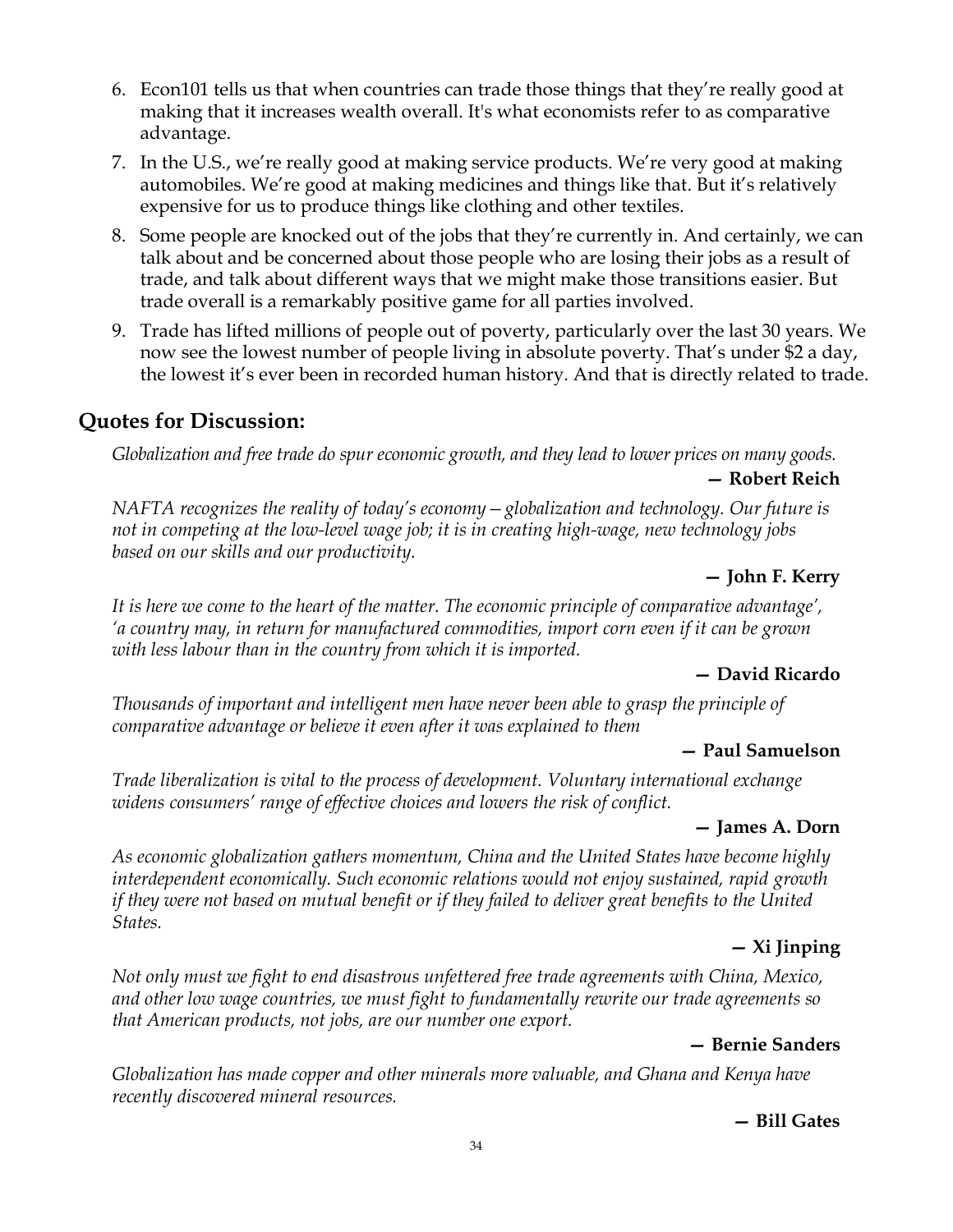35

*For the world economy as a whole—and especially for poorer nations—growing trade between high-wage and low-wage countries is a very good thing. Above all, it offers backward economies their best hope of moving up the income ladder. But for American workers the story is much less positive. In fact, it's hard to avoid the conclusion that growing U.S. trade with third world countries reduces the real wages of many and perhaps most workers in this country. And that reality makes the politics of trade very difficult.*

#### **— Paul Krugman**

*What I believe unites the people of this nation, regardless of race or region or party, young or old, rich or poor, is the simple, profound belief in opportunity for all—the notion that if you work hard and take responsibility, you can get ahead.*

#### **— Barack Obama**

*Outsourcing and globalization of manufacturing allows companies to reduce costs, benefits consumers with lower cost goods and services, causes economic expansion that reduces unemployment, and increases productivity and job creation.*

#### **— Larry Elder**

*I will stand up for what I believe and for what I have always believed: Every person has a right to be rich in this country and I want to help them get there.*

#### **— Jim Cramer**

*I'm still a communist in the sense that I don't believe the world will survive with the rich getting richer and the poor getting poorer—I think that the pressures will get so tremendous that the social contract will just come apart.*

#### **— Pete Seeger**

*As we get rich, the basics of life—food, clothing and shelter—become a very small part of total expenditure. And people have enough money to purchase things that enhance them spiritually, and I mean the word 'spiritual' not necessarily in a religious sense but in the sense that it adds to your feeling of well-being.*

#### **— Robert Fogel**

*American consumers benefit from free trade and investment.*

#### **— John Shadegg**

*Even when repressed, inequality grows; only the man who is below the average in economic ability desires equality; those who are conscious of superior ability desire freedom, and in the end superior ability has its way."*

#### **— Will Durant**

*"Capitalism" is a dirty word for many intellectuals, but there are a number of studies showing that open economies and free trade are negatively correlated with genocide and war.*

**— Steven Pinker**

*The worst form of inequality is to try to make unequal things equal.*

#### **— Aristotle**

## **Activities:**

1. Have students complete the Opportunity Cost—Comparative Advantage Worksheet (page 39).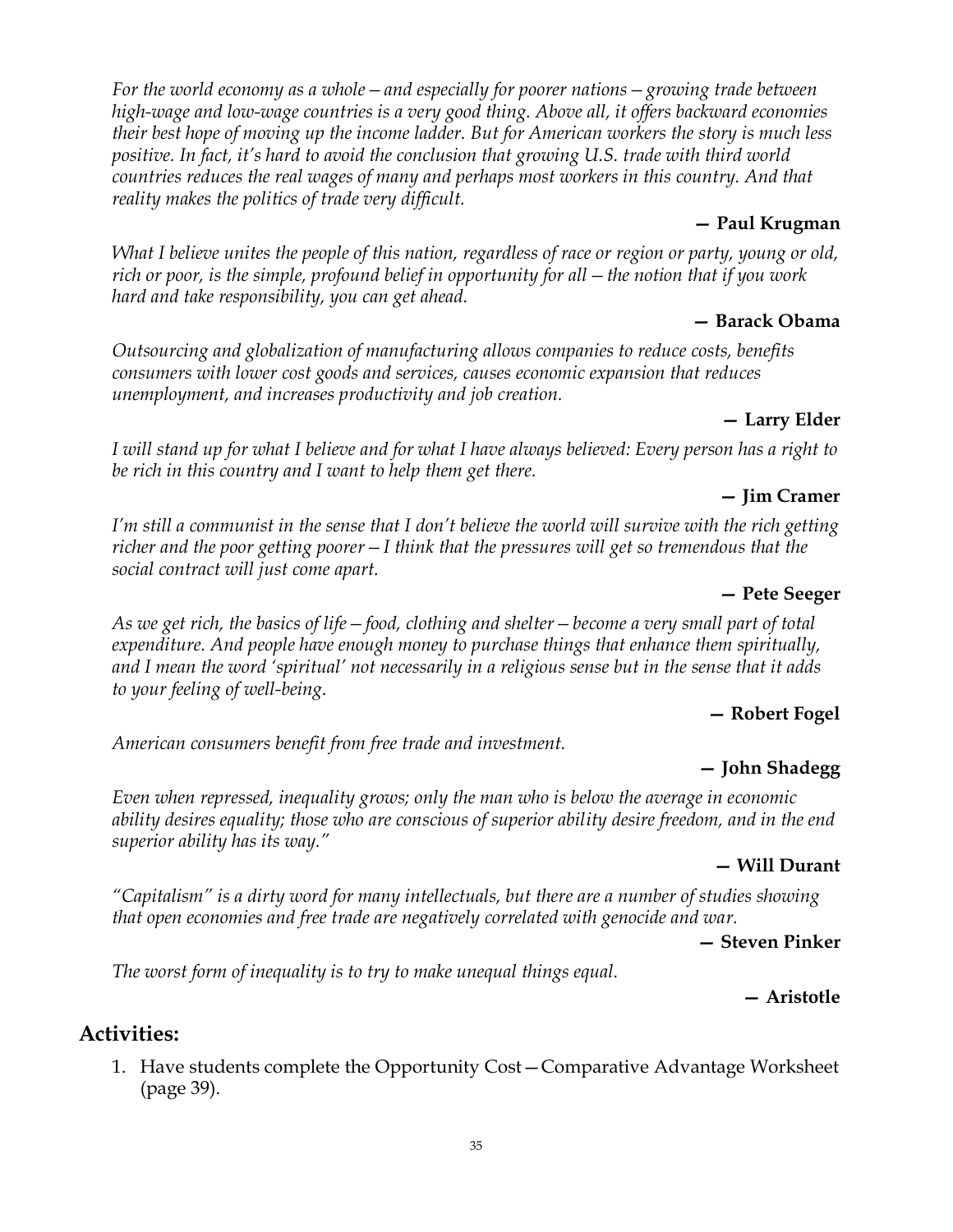- 2. Distribute individual quotes from the Quotes for Discussion section to pairs of students. Have the students discuss the meaning of the quote, and write the meaning on the back of the quote. Collect the quotes and the students' explanations as an exit ticket.
- 3. Have students work in groups to research opportunity cost and comparative advantage and prepare a lesson to teach their classmates. The lesson should include an opportunity for students to read, watch, listen, and do, and should include an assessment activity.
- 4. Research data from the Bureau of Labor Statistics about income gains of American workers. Present your findings to the class on poster board or in a slideshow. (See link in the Resources section for help in preparing a slideshow.)
- 5. Show the class "Economics Made the World Great" or "The Hockey Stick of Human Prosperity," two of the bonus videos listed in the Resources section and included on this DVD, and have the students draw connections between this Stossel segment and the other video.
- 6. Conduct a classroom debate on the concept of a zero-sum game. The debate can be based on the expression, "the rich get richer and the poor get poorer," or on the argument that trade hurts one country and helps another. (See link below for a guide to conducting classroom debates.)
- 7. Read one of the articles in the Resources section. Then write a summary using Cornell (two-column) notes. (See link in the Resources section for help in taking Cornell notes.)
- 8. Research and write an essay about the North American Free Trade Agreement. You should include demonstrable effects of the agreement on all countries that signed on to the agreement.
- 9. Research and prepare a slideshow about jobs in our country. Be sure to include the numbers and types of jobs that exist, domestic-related and export-related jobs, (See link in the Resources section for help in preparing a slideshow.)
- 10. David Ricardo is credited with observing the law of comparative advantage. Research and write a biography of David Ricardo. (See link in the Resources section for help in writing a biography.)
- 11. The OECD (Organization for Economic Cooperation and Development) website has articles, policy papers, graphs, and videos about the effects of trade. Using the OECD website, prepare a research report on OECD's position on trade. http://www.oecd.org/trade/tradeandjobs.htm
- 12. Watch one of the videos listed in the Resources section. Then, write an essay about the video.
- 13. Read and write a book report on one to the books in the Resources section.

## **Resources:**

## **Guides**

- A brief explanation of the Think, Pair, Share instructional strategy, with examples: http://www.readingquest.org/strat/tps.html
- A video explanation of Think, Pair, Share: https://www.teachingchannel.org/videos/think-pair-share-lesson-idea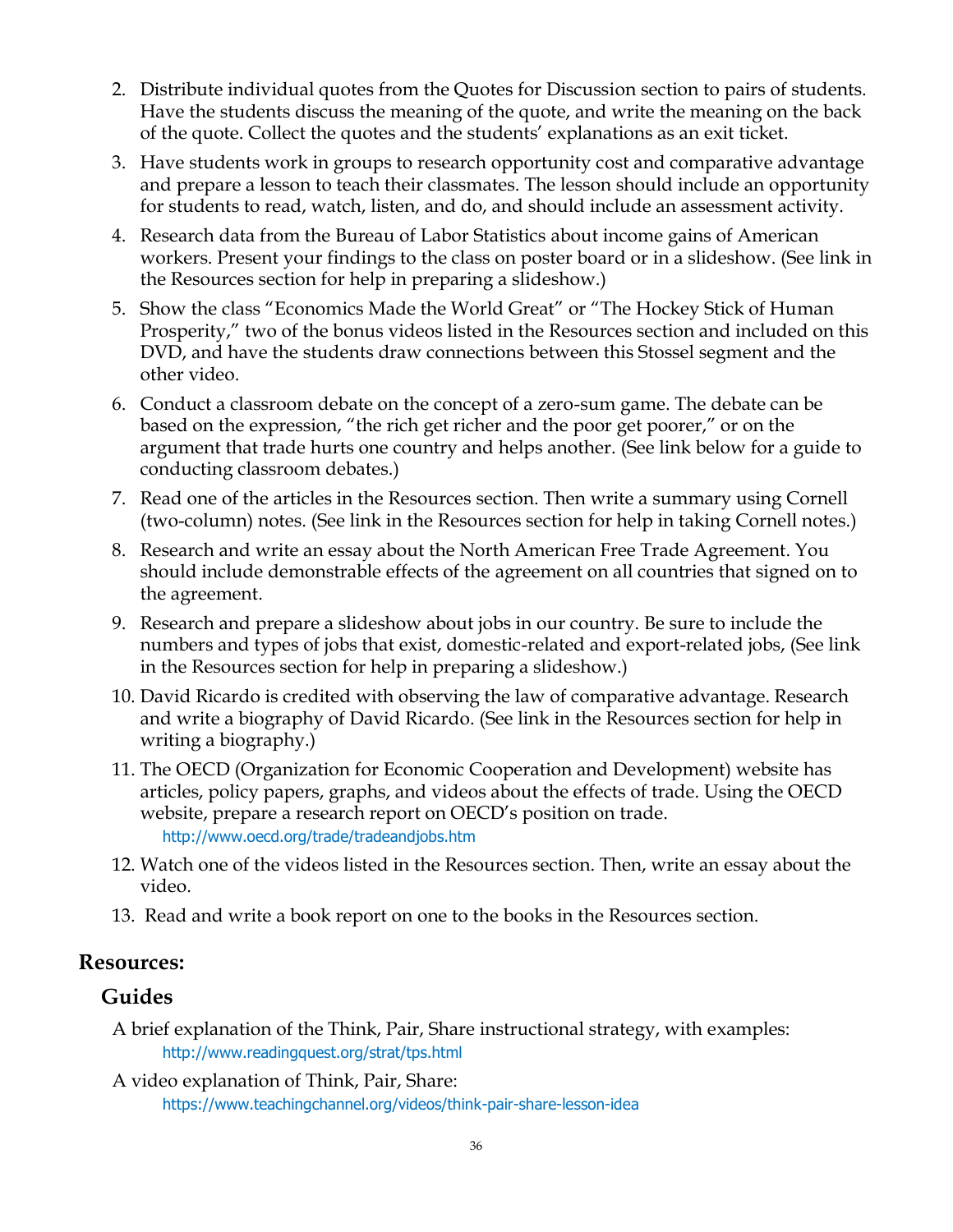How to write a biography:

http://www.infoplease.com/homework/wsbiography.html

http://homeworktips.about.com/od/biography/a/bio.htm

How to write a book report:

http://www.infoplease.com/homework/wsbookreporths.html

For a clear, simple explanation of the Cornell note-taking system:

http://coe.jmu.edu/learningtoolbox/cornellnotes.html

http://www.bucks.edu/~specpop/Cornl-ex.htm

Preparing effective slideshow presentations:

http://www.ehow.com/how\_5032561\_prepare-effective-powerpoint-presentation.html http://www.microsoft.com/en-us/showcase/details.aspx?uuid=22f09a63-cecb-4260-a44f-8223d07dd031

http://blog.synapsiscreative.com/the-info/7-big-powerpoint-mistakes-you-just-cant-afford-to-make

#### Producing videos:

https://www.ezvid.com/how\_to\_make\_a\_video\_presentation\_for\_school\_or\_work https://tools4students.wikispaces.com/Video+Projects

#### **Articles**

- "'Buy American' Hurts Americans" by Sheldon Richman http://reason.com/archives/2016/04/21/buy-american-hurts-americans?
- "Do Trade Agreements Kill Jobs?" by Steve Denning https://www.forbes.com/sites/stevedenning/2016/03/08/should-we-blame-trade-agreements-for-lossof-jobs/#324faa64210d
- "How International Trade Affects the U.S. Labor Market" by Maximiliano Dvorkin https://www.stlouisfed.org/on-the-economy/2015/june/how-international-trade-affects-the-us-labormarket
- "Opportunity Cost" by David R. Henderson http://www.econlib.org/library/Enc/OpportunityCost.html
- "The Reason There Are Fewer Russian McDonald's" by Elaine Schwartz http://econlife.com/2014/10/russias-food-embargo-ignores-comparative-advantage/
- "The Ricardian Law of Comparative Advantage" by Murray N. Rothbard https://mises.org/library/ricardian-law-comparative-advantage
- "Ricardo and comparative advantage at 200" by Douglas Irwin http://voxeu.org/article/ricardo-and-comparative-advantage-200

"Rising Share of Americans See Conflict Between Rich and Poor" by Rich Morin of the Pew Research Center http://www.pewsocialtrends.org/2012/01/11/rising-share-of-americans-see-conflict-between-rich-andpoor/

"There Is No More Possibility Of Comparative Advantage Not Existing Than There Is Of My Nobel" by Tim Worstall

https://www.forbes.com/sites/timworstall/2017/01/12/there-is-no-more-possibility-of-comparativeadvantage-not-existing-than-there-is-of-my-nobel/#555597d65484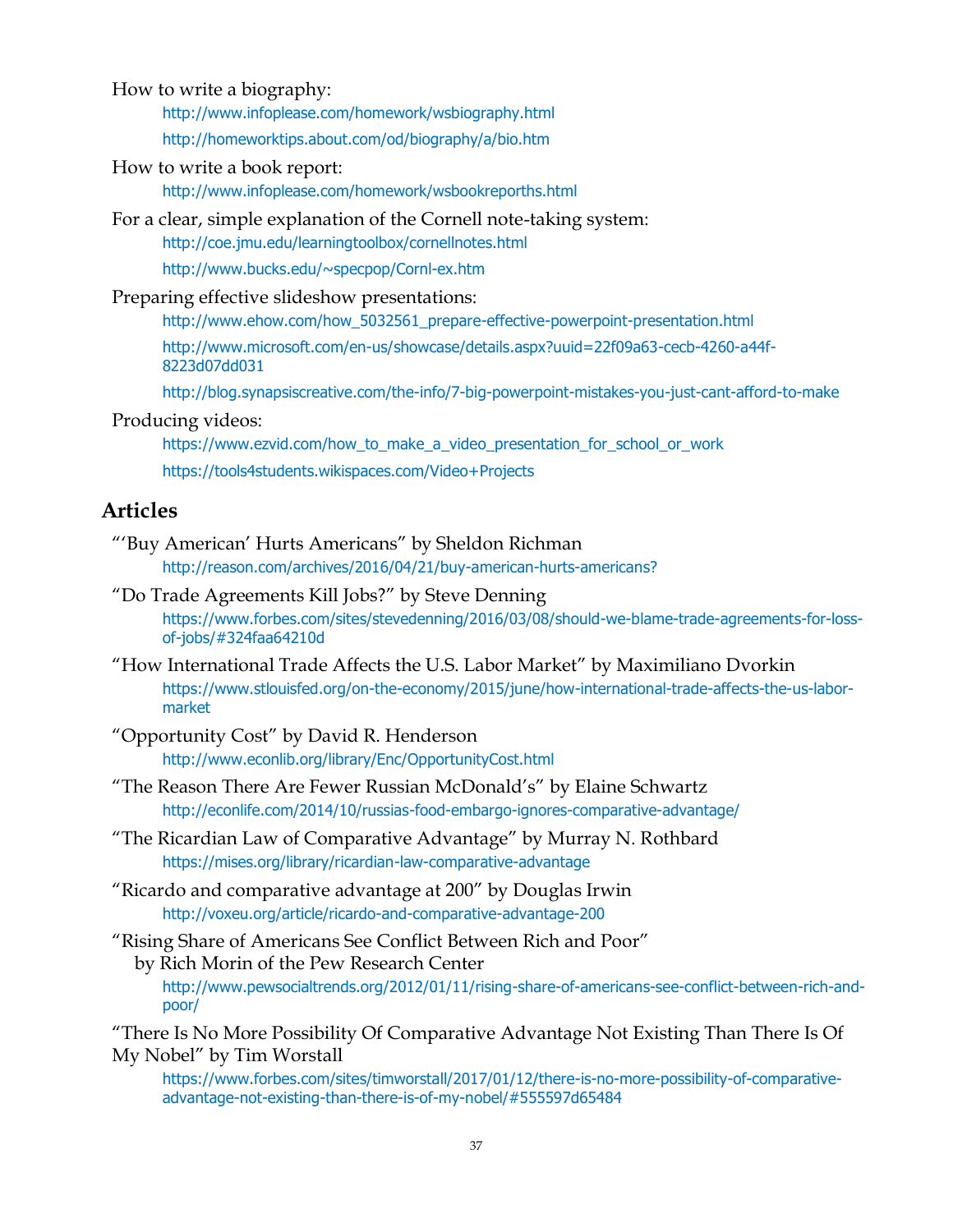"Women's wages are rising: Why are so many families getting poorer?" by W. Bradford Wilcox

http://www.aei.org/publication/womens-wages-are-rising-why-are-so-many-families-getting-poorer/

#### **Books**

*America's Comparative Advantage: Where America Excels!* by Dr Joseph S. Maresca *Comparative Advantage: Specialize to rule* by Jean Blaise Mimbang, 50Minutes.com *On The Principles of Political Economy and Taxation* by David Ricardo *Comparative Advantage, Specialization, & Trade* by Brevitext™

## **Videos**

"Comparative Advantage" http://www.investopedia.com/terms/c/comparativeadvantage.asp

- "Comparative advantage specialization and gains from trade" https://www.khanacademy.org/economics-finance-domain/microeconomics/choices-opp-costtutorial/gains-from-trade-tutorial/v/comparative-advantage-specialization-and-gains-from-trade
- "Economics Made the World Great" (also on this DVD) https://www.youtube.com/watch?v=RYxMVNqIYTw
- "The Hockey Stick of Human Prosperity" (also on this DVD) https://www.mruniversity.com/courses/everyday-economics/trade-growth-hockey-stick-humanprosperity
- "Opportunity Cost"

http://www.investopedia.com/terms/o/opportunitycost.asp

## **Websites**

Organization for Economic Cooperation and Development (OECD) http://www.oecd.org/trade/tradeandjobs.htm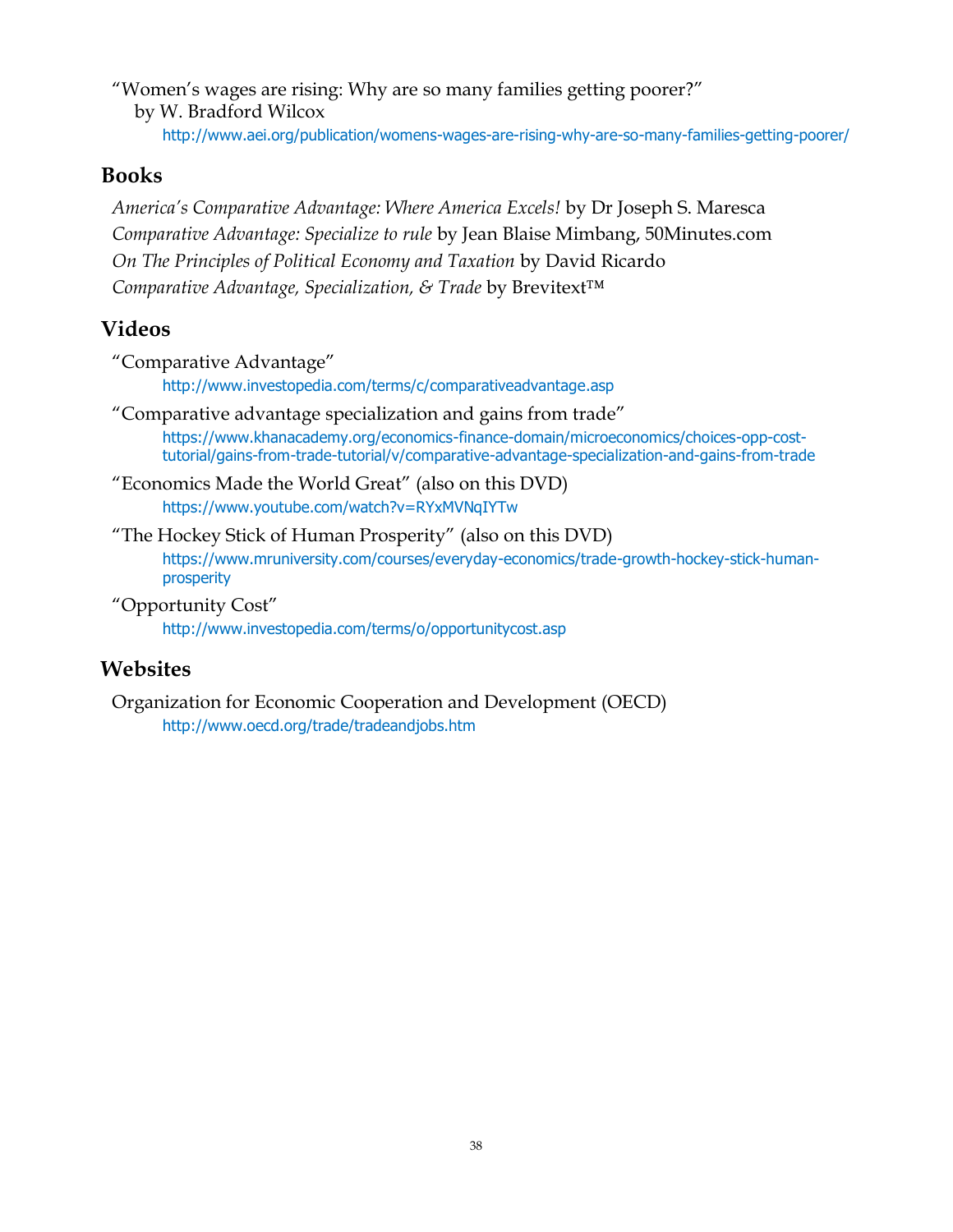| Name  | Date   |              |
|-------|--------|--------------|
| Class | Period | m<br>'eacher |

# **Inequality and Trade**

# **Opportunity Cost - Comparative Advantage Worksheet**

#### **Directions: Use the charts to complete the questions that follow.**

**Absolute Advantage**—the ability to produce a good or service at a lower cost/using fewer resources than others.

Let's assume that it takes each country the same amount of resources to make the same products, but that one country can produce more with those same resources.

| Country       | Cell Phones | Automobiles |
|---------------|-------------|-------------|
| China         | 6000        | 40          |
| United States | 3000        | 60          |

- 1. Which country has the absolute advantage in manufacturing cell phones? \_\_\_\_\_\_\_\_\_\_\_\_\_\_\_\_\_\_\_
- 2. Which country has the absolute advantage in manufacturing cars?

**Opportunity Cost**—the next best alternative not selected to what a person chooses; what one gives up for what one gets. Opportunity can be represented in terms of money, time, convenience, or other values.

Now, let's calculate opportunity cost.

| Country       | Cell Phones | <b>Opportunity Cost</b><br>of 1 Cell Phone | Automobiles | Opportunity Cost of 1<br>Automobile |
|---------------|-------------|--------------------------------------------|-------------|-------------------------------------|
| China         | 6000        |                                            | 40          |                                     |
| United States | 3000        |                                            | 60          |                                     |

China's opportunity cost of producing 6000 cell phones is \_\_\_\_\_\_\_\_\_\_ automobiles.

China's opportunity cost of producing 1 cell phone is \_\_\_\_\_\_\_\_\_\_ of an automobile.

| The United States' opportunity cost of producing 3000 cell phones is | automobiles.      |
|----------------------------------------------------------------------|-------------------|
| The United States' opportunity cost of producing 1 cell phone is     | of an automobile. |

China's opportunity cost of producing 40 automobiles is ell phones. China's opportunity cost of producing 1 automobile is \_\_\_\_\_\_\_\_\_\_ cell phones.

The United States' cost of producing 60 automobiles is \_\_\_\_\_\_\_\_\_\_ cell phones.

The United States' opportunity cost of producing 1 automobile is \_\_\_\_\_\_\_\_\_\_ cell phones.